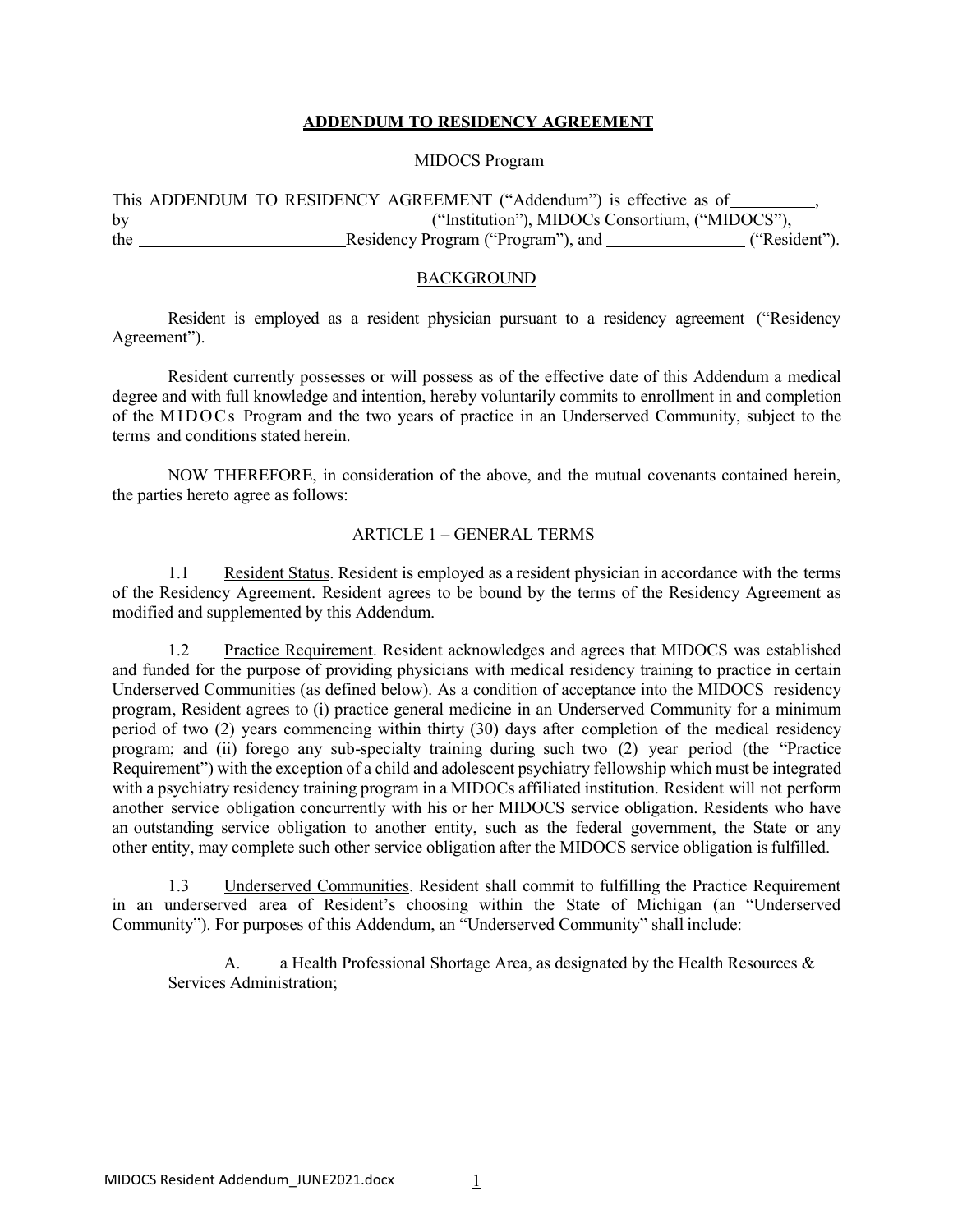B. a Medically Underserved Area/Population, as designated by the HealthResources & Services Administration; or

C. an underserved area identified through community needs assessment, Michigan Physician Supply and Demand, Michigan Physician Rural Health Profile, or other data approved by the Executive Committee.

### ARTICLE 2 – FINANCIAL ASSISTANCE

2.1 Loan Assistance. MIDOCS shall provide to Resident for the sole purpose of the repayment of Resident's medical education student loans a total amount not to exceed Seventy-Five Thousand Dollars (\$75,000.00) ("Loan Assistance Amount"). Payment shall be made by MIDOCS directly to Resident in three lump sum payments based on the submission of proof of qualifying loans. The first payment will be \$5,000 upon receipt of a copy of Resident's signed employment contract for their Practice Requirement. The second payment will be up to \$35,000 (or the lesser of the current balance on qualifying loans) at the start of the first year of the two-year Practice Requirement. The final payment will be up to \$35,000 (or the lesser of the current balance on qualifying loans) upon verified completion of the first year of the Practice Requirement, and at the start of the second year. Resident will be required to provide proof that payments have been applied to qualified loans.

2.2 Completion of MIDOCS Program. Resident must commence the Program no later than 7/1/<sub>and must complete the Program by no later than 6/30/.</sub> Resident must commence the two years of practice in an underserved Community no later than  $7/31/$  and complete the two years of practice no later than  $7/31/$ , unless adjustment of dates is mutually agreed to by all parties.

2.3 Material Inducement. MIDOCS, Program and Institution each agrees to enter into this Addendum with Resident based on Resident's voluntary assertions and representations that Resident will complete the Practice Requirement. Such representation is a material inducement for MIDOCS, Program and Institution to enter into this Addendum and to agree to provide such educational opportunity to Resident. It is further understood and agreed that without such commitment by Resident neither MIDOCS, Program nor Institution would enter into this Addendum.

2.3 Insurance Option. Resident agrees to permit MIDOCS or the Institution, at their discretion and cost, to obtain a term life insurance policy on the life of Resident.

## ARTICLE 3 – REPAYMENT

3.1 Wage and Tax Treatment of Loan After Completion of Training. Resident is advised to consult his or her own legal counsel, accountants and advisorsregarding tax implications of this Addendum.

3.2 Premature Termination. MIDOCS will use reasonable efforts to assist Resident in fulfilling his or her obligations for Loan Assistance pursuant to this Addendum. In the event of Resident's voluntary termination of this Addendum prior to full satisfaction of Resident's obligations for Loan Assistance hereunder, unless mutually agreed to by all parties, Resident shall:

A. Pay to MIDOCS any Loan Assistance amounts paid to Resident representing the Practice Requirement term not completed,

B. \$11,250 multiplied by the number of months of obligated service not completed;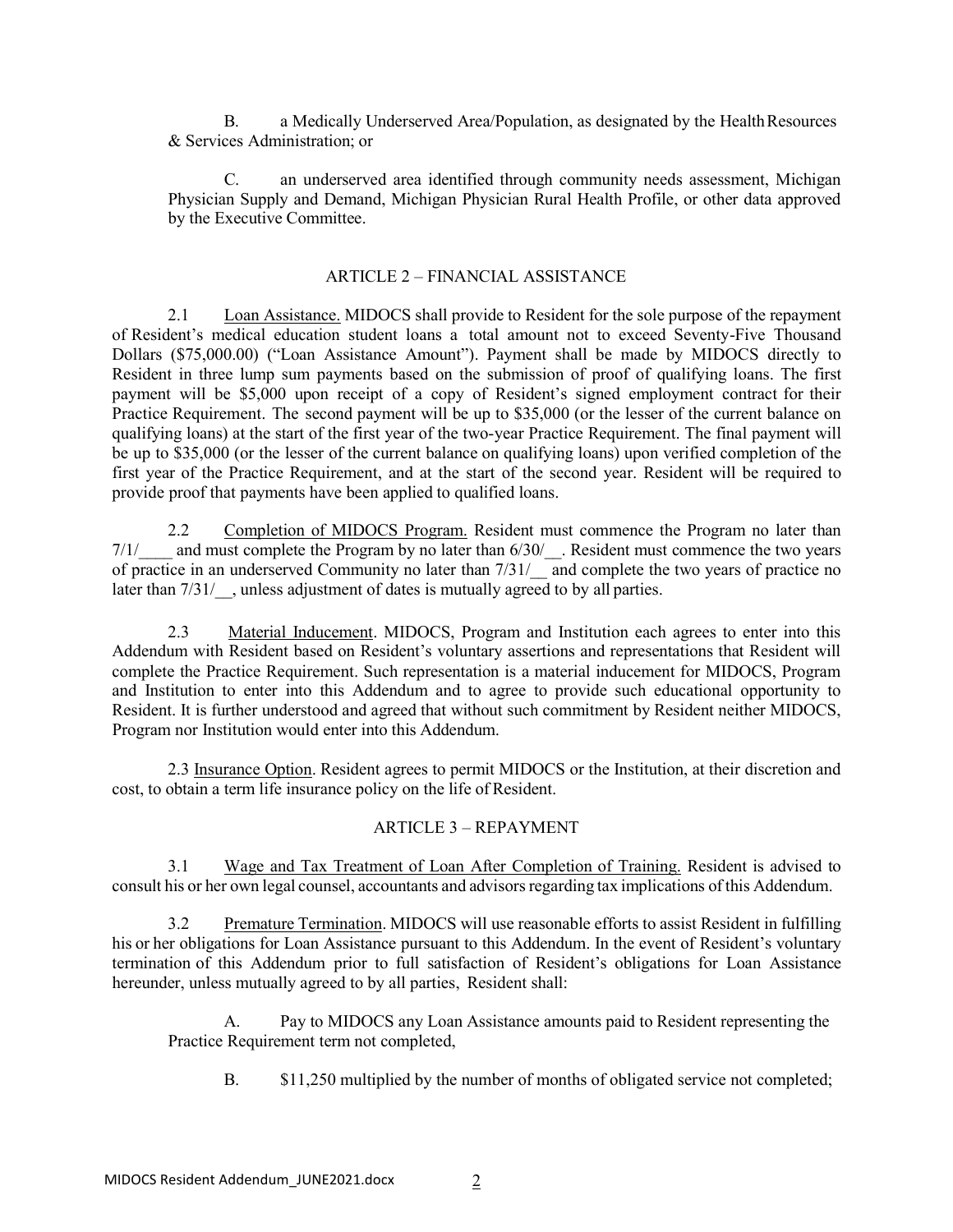C. interest on the above amounts at the maximum amount authorized by legal authority; and

D. forfeit any right to future payments from the MIDOCS program.

The minimum amount that MIDOCs is entitled to recover from a Resident who terminates pursuant to this section will not be less than \$46,500.

Resident understands that Program shall not accept nor be required to accept any form of partial, periodic or monthly payments to pay off the total amount due. Institution shall pay to MIDOCS any amounts received from Resident under this Section 3.2.

3.3 Termination During Program. If Resident is terminated for any reason or no reason from Institution, as determined solely by Institution, during the MIDOCS Program, Resident and Institution will receive no advance funds for such Resident beyond that which has already been received from MIDOCS. Further, Resident expressly and voluntarily agrees to repay immediately to MIDOCS any Loan Assistance Amounts paid to Resident for any portion of loan assistance amounts representing the Practice Requirement term not completed prior to such termination. Resident understands that MIDOCS shall not accept nor be required to accept any form of partial, periodic or monthly payments to pay off the total amount due.

3.4 Interest on Outstanding Balance. Any amount due under Sections 3.2 or 3.3 shall bear interest on the unpaid balance at the greater of (a) ten percent (10%) per annum or (b) the maximum rate allowed by law, calculated from the date of termination until paid in full.

3.5 Deferral or Waiver. For good cause, Resident may request in writing that the Practice Requirement be deferred or waived in whole or in part. Any such request shall be granted in MIDOCS' sole discretion.

3.6 Voluntary Undertaking. With a complete understanding of Article 3 of this Addendum, Resident specifically, freely, unequivocally and voluntarily requests that deductions be made from Resident's final paycheck in accordance with the provisions of Article 3. Resident agrees to execute any documents required for such deductions, which shall be made in accordance with and as permitted by Michigan law.

# ARTICLE 4 – GENERAL PROVISIONS

4.1 No Employment Guaranty. Resident understands and agrees that this Addendum is not a residency agreement does not in any way guaranty that Resident will be employed for any specified length of time whatsoever.

4.2 Term of Agreement*.* This Addendum shall be effective on the date first set forth above and shall continue through the end of the Practice Requirement period.

4.3 Survival of Termination or Expiration of Agreement. Resident agrees that the obligations, covenants and agreements of Resident and the rights of MIDOCS, Program and Institution as set forth in this Addendum shall survive any termination or expiration of this Addendum.

4.4 Entire Agreement. This Addendum, along with the Residency Agreement, constitutes the entire agreement between Resident, Program, Institution, and MIDOCS concerning MIDOCS. In the event of any conflict between the terms of this Addendum and the Residency Agreement, the terms of this Addendum shall control. Any modification of this Addendum will be effective only if it is communicated in writing and signed by the parties to be charged.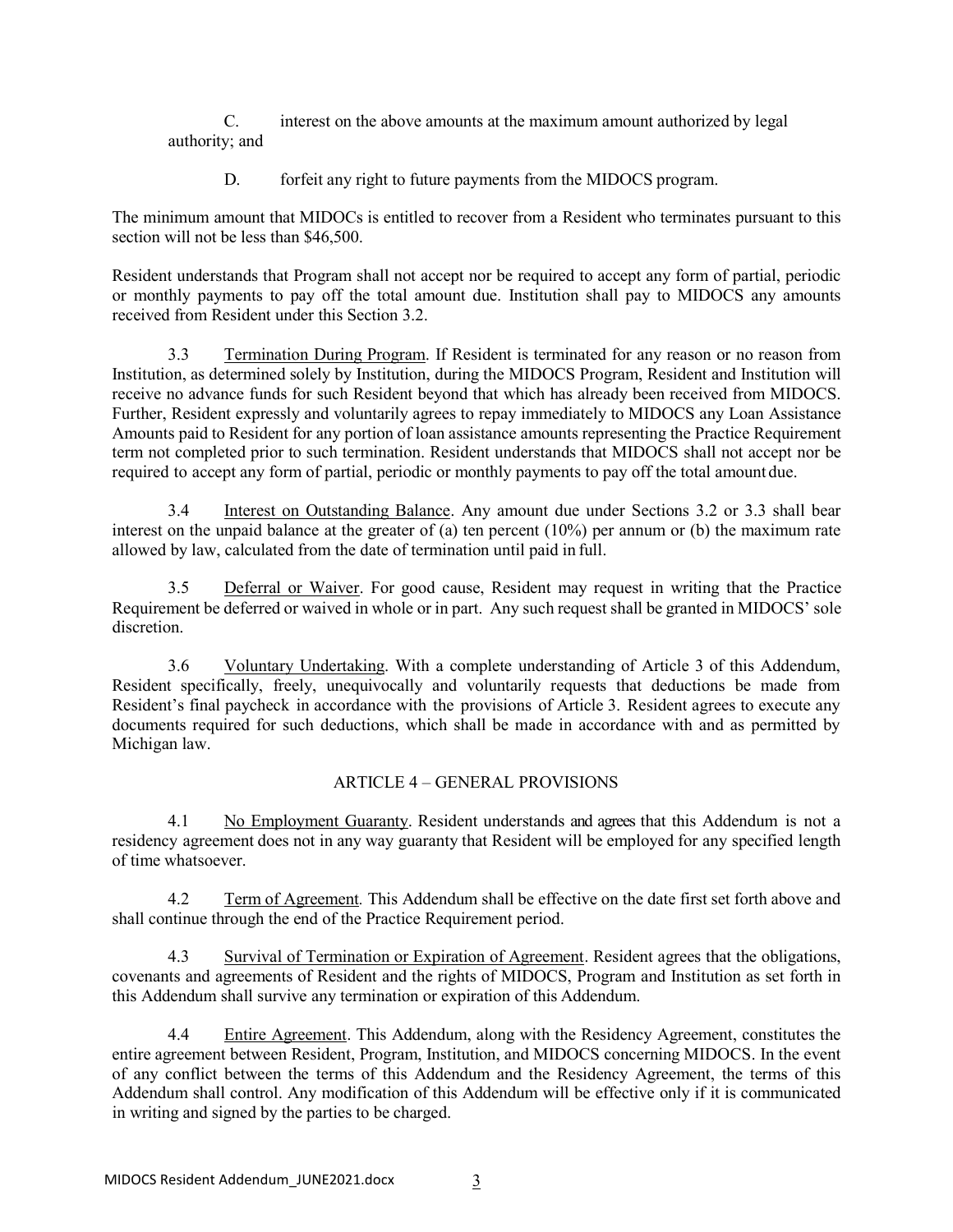4.5 Notices. All notices, demands and requests required or permitted to be given under this Addendum shall be in writing and shall be deemed given (a) when personally delivered to the party to be given such notice or other communication, (b) on the business day that such notice or other communication is sent by facsimile or similar electronic device, fully prepaid, which facsimile or similar electronic communication shall promptly be confirmed by written notice, (c) on the third business day following the date of deposit in the United States mail if such notice or other communication is sent by certified or registered mail with return receipt requested and postage thereon fully prepaid, or (d) on the business day following the day such notice or other communication is sent by reputable overnight courier, to the Institution, Program, MIDOCS and Resident.

4.6 Assignment. Neither this Addendum nor any duties or obligations under this Addendum may be assigned or transferred without prior written consent of the other party.

4.7 Successors. The terms contained herein shall be binding upon and shall inure to the benefit of the parties, their respective assigns, executors, administrators, heirs, and successors.

4.8 Third-Party Beneficiary. The parties agree that there are no third-party beneficiaries to this Addendum.

4.9 Partial Invalidity. If any provision in this Addendum is held by a Court of competent jurisdiction to be invalid, void, or unenforceable, the remaining provisions will, nevertheless, continue in full force and effect without being impaired or invalidated in any way.

4.10 Michigan Law. This Addendum shall be governed by, construed and interpreted under and according to the laws of the State of Michigan, without regard to conflict or choice of laws principles. Resident specifically and voluntarily agrees to such jurisdiction.

4.11 Arbitration. Any and all controversies, claims or disputes in which Resident is a necessary party and which arise out of or relate to this Addendum or the Residency Agreement shall be resolved through arbitration filed with the American Arbitration Association ("AAA") before a single arbitrator in accordance with the Employment Arbitration Rules of the AAA, which are incorporated herein by reference. The parties shall share in the payment of all arbitrator fees and expenses, with Resident being responsible for fifty (50) percent of such fees and the other parties involved in the arbitration being responsible on an equal basis for the remaining fifty (50) percent of such fees. The arbitrator shall be empowered to resolve all collateral mattersrelating to the arbitration, including whether this section and the provisions for arbitration hereunder are properly invoked and applicable, to the end that all questions, disputes and controversies be resolved and determined by the arbitrator. The award of the arbitrator shall be final and binding upon the parties and there will be no right to appeal. The parties shall comply voluntarily with the award of the arbitrator. However, if a party is required to enforce the arbitration award, judgment on the arbitration award may be sought and entered in any court with appropriate jurisdiction.

4.12 Force Majeure. If any party is unable to perform its duties under this Addendum due to strikes, lock-outs, labor disputes*,* inability to obtain labor, governmental restrictions, regulations or controls, civil commotion, fire or other casualty, emergency or any other cause beyond the reasonable control of the party, such non-performing party shall be excused the performance by the other parties, and shall not be in breach of this Addendum, for a period equal to any such prevention, delay or stoppage.

4.13 Signature. By Resident's signature hereto, Resident acknowledges that he or she fully and completely understands this Addendum and consents to each and every term and condition contained in this Addendum without reservation. Resident further has been allowed the opportunity to have this Addendum reviewed by legal counsel of his or her choice prior to signing this Addendum. Resident freely, voluntarily, and with full knowledge of the intent and requirements herein has executed this Addendum by signing below.